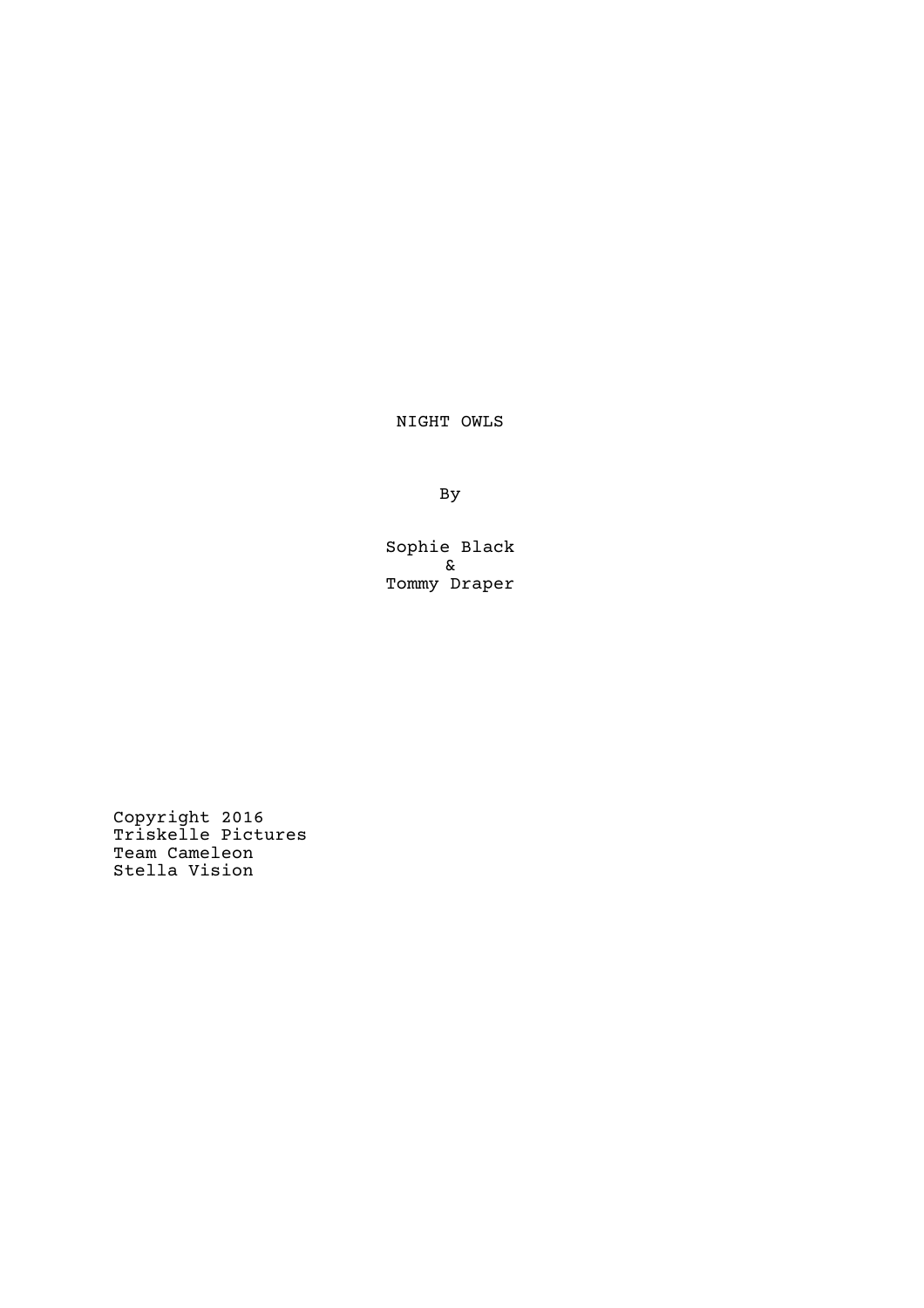INT. KITCHEN - EVENING

KENT, 35, stands at the sink cleaning dishes. His faded clothes age him ten years.

Rubber gloves on, he scrubs one plate. Puts it on the draining rack. Scrubs one knife. Scrubs one fork. Both placed to dry.

The washing up done he peels the gloves off. Tips the water from the washbowl down the sink.

Outside the window, at the edge of a line of trees in the distance, something catches Kent's attention. He stares hard then shrugs it off - he's imagining things.

Night draws in. Rain falls.

#### INT. LIVING ROOM - LATER

Kent sits on the sofa in a large, old-fashioned living room. He reads a book.

A clock ticks monotonously in a corner.

Dotted around the fireplace are photographs of Kent and a RED-HAIRED WOMAN. He is younger in the photographs. These snapshots capture him during a happier time, a time long gone.

A sudden clash of THUNDER interrupts the silent room. Kent looks up from his book momentarily before returning to the engrossing story. He is safe in his surroundings.

An OUT OF PLACE NOISE grabs his attention. He strains and listens to an odd SCRATCHING sound. It's not loud but it's not supposed to be there. He lays down his book, rises from the sofa to investigate.

### INT. HALLWAY

Kent ventures into the Hallway. Beyond the frosted glass of the front door is movement, the source of the SCRATCHING.

Kent's hand reaches for the door knob. Before he touches it the door opens tentatively. A teenage girl, bent over to the level of the door knob peeks her head around the door. Straightened hair grips in her hand, her lock picking tool. She meets Kent's middle, stops, looks up and smiles at him, innocent.

TEENAGE GIRL

Hi!

KENT

Um....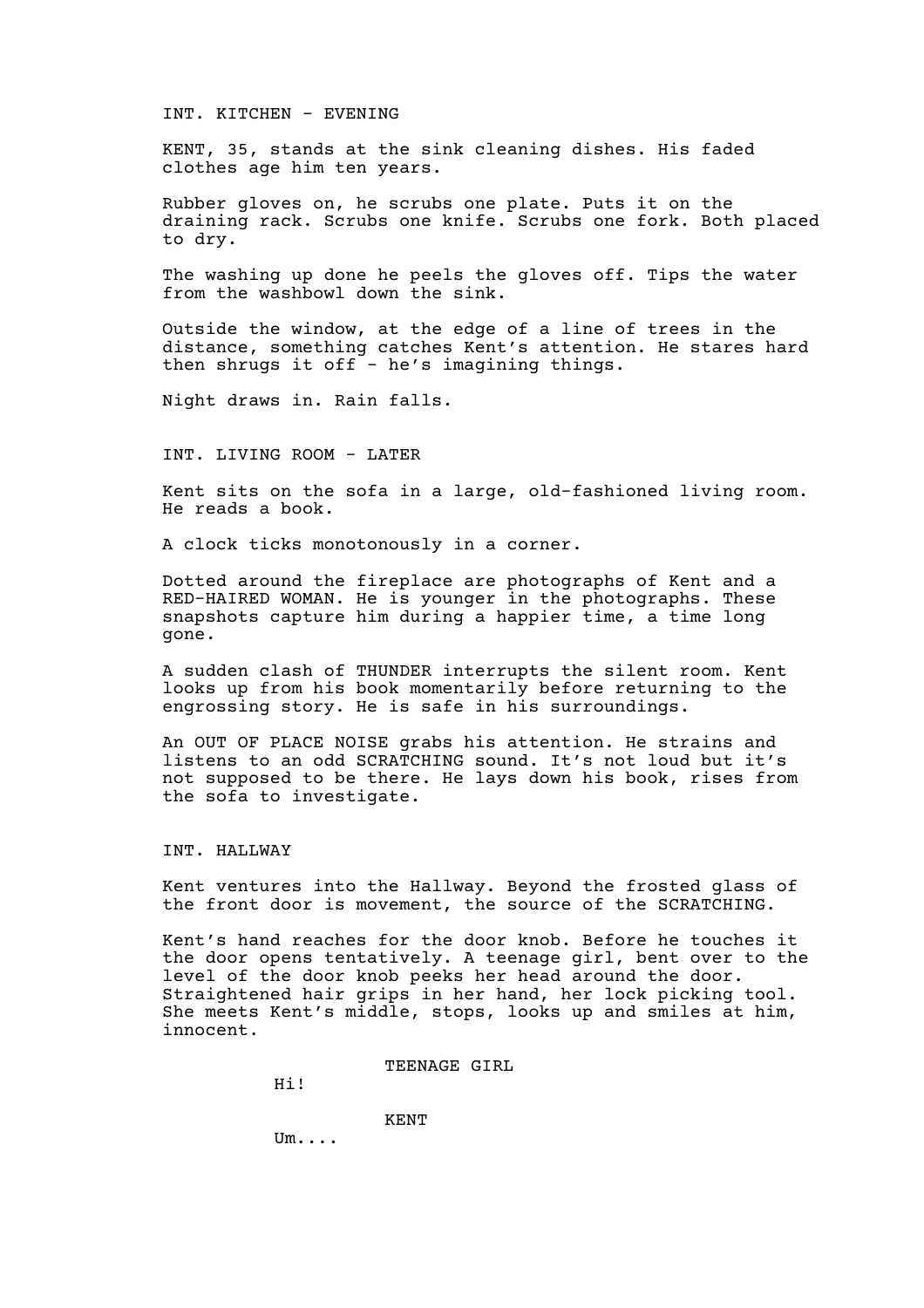She straightens up. She is MARI, 15. Her hair is dreadlocked, a small key lodged in there somewhere. A bike chain on her skirt. She is soaked to the skin, not dressed appropriately for the bad weather. On her upper lip is a fresh cut. A bruise escapes beneath her hairline.

MARI

These old locks are very easy to pick. You should upgrade. Get something more secure. An alarm too. You never know who is outside wanting in.

KENT

You don't say.

Kent looks Mari from head to toe. He notices she is missing a shoe.

AWKWARD SILENCE

Mari wraps her arms around her wet body, rubbing her arms.

The cold night getting to her.

MARI Not meaning to be funny but I'm freezing my tits off. Can I come in?

KENT You were trying to break in. Why should I do you a favor?

MARI You wouldn't send a kid like me out on a night like this would you?

He is cold as a statue. Uncomfortable in her presence.

Mari smiles at him, gazing into his eyes. Hoping for a sign, any sign, that his ice will melt.

> MARI (CONT'D) Please? (exaggerating a shiver) I'm freezing.

A flash of sympathy on Kent's face for a just a moment is enough for Mari to leap forward and throw her arms around him. Her skinny limbs lock around his back, holding him tighter than he has been held for years.

Kent, his arms out by his side, tries not to touch Mari, the alien creature who has invaded his home.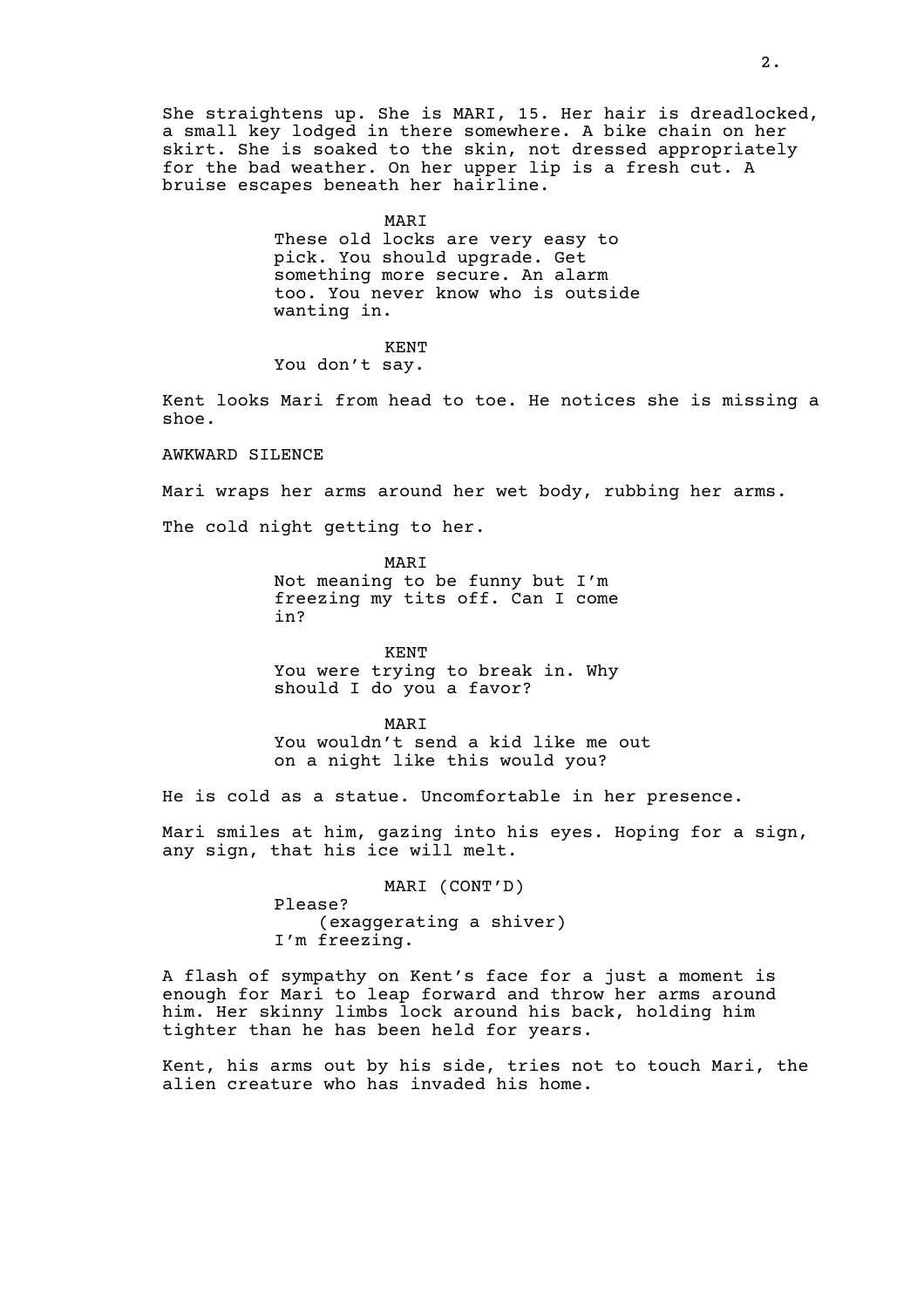INT. LIVING ROOM

Mari sits on the floor in front of Kent's fire. A blanket wrapped around her while she towel dries her hair.

Kent enters. He hands her a cup of tea. He takes a seat nearby.

> MARI Thank you. God will let you into Heaven for this.

She wraps her hands around the cup to warm her fingers.

KENT You're the Preachers daughter! I knew I recognized you. (beat) Though you look different.

MARI Yes. Neither mother, the congregation nor God want me to dress this way.

KENT I like your mother. She gives an interesting sermon.

MARI Interesting? Really? You should live with the Jesus freak! Listen to her interesting sermons 24/7.

Mari laughs. Kent does not see what's so funny. The smile slowly dies from her face.

Over the top of her cup she looks at him. She SLURPS her hot tea.

The metal in Mari's hair glistens in the firelight - Kent's attention is drawn to it.

> KENT You have something stuck in your hair.

> > MARI

Hmmmm? (realising) Oh, that. It's a key. I put it in there for safe keeping.

KENT What does it open?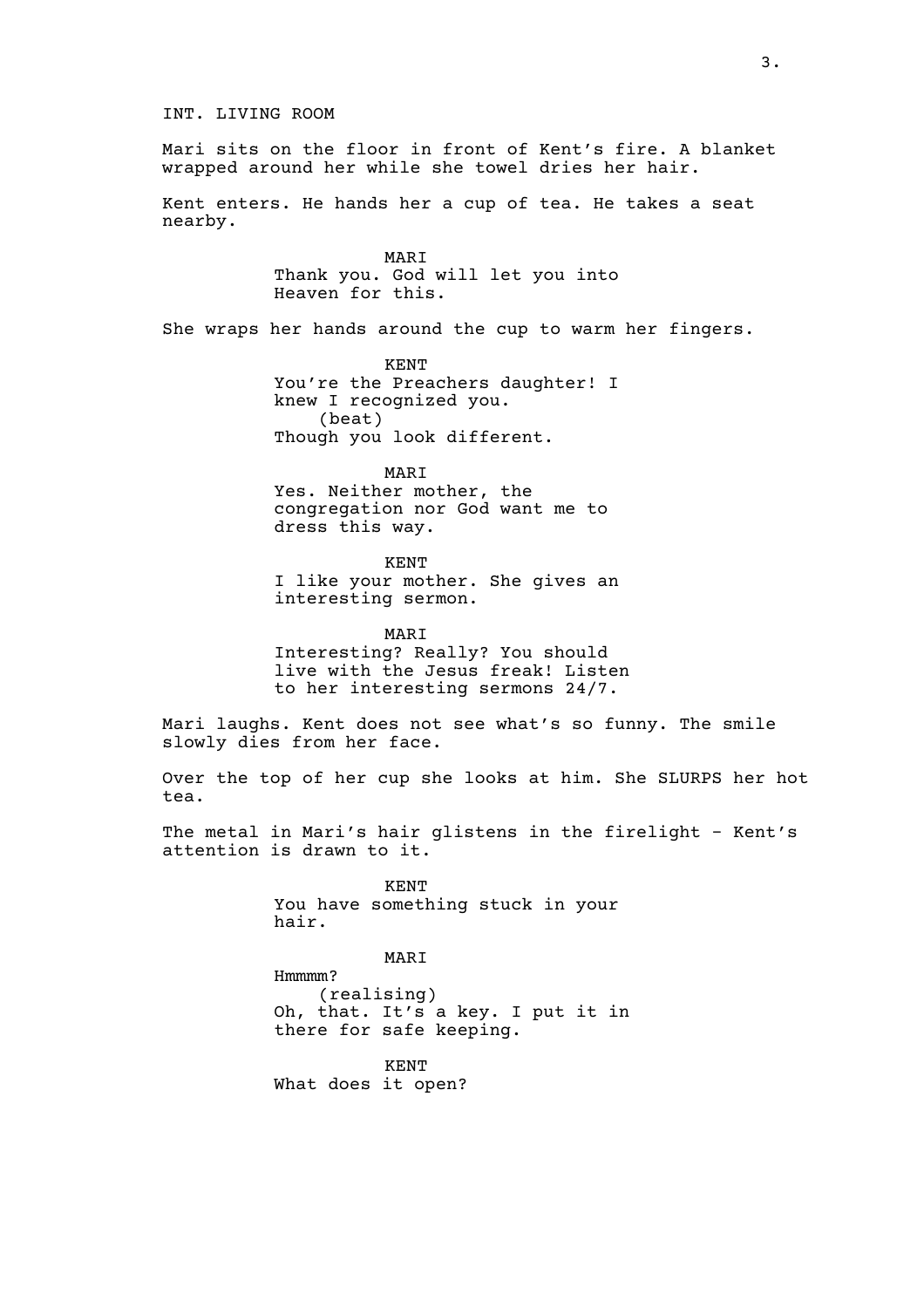MARI Dunno - I forgot. It couldn't have been that important. Kent doesn't know how to respond. The silence is stagnant again, until Mari breaks it: MARI (CONT'D) Where's your cat? KENT Cat? MARI You look like the kind of guy who owns a cat. KENT I don't. MARI Says more than you know. KENT You look like the kind of girl who has two shoes. MARI (mock Kent) I don't. KENT (mock Mari) Says more than you know. He smirks at her. One up in their little game. KENT (CONT'D) Get warm, get dry, finish your tea. Afterward you can leave. MARI Can't I stay? At least until the rain stops? KENT They say it's going to rain all night. MARI If that's how long it takes-- KENT No, absolutely not!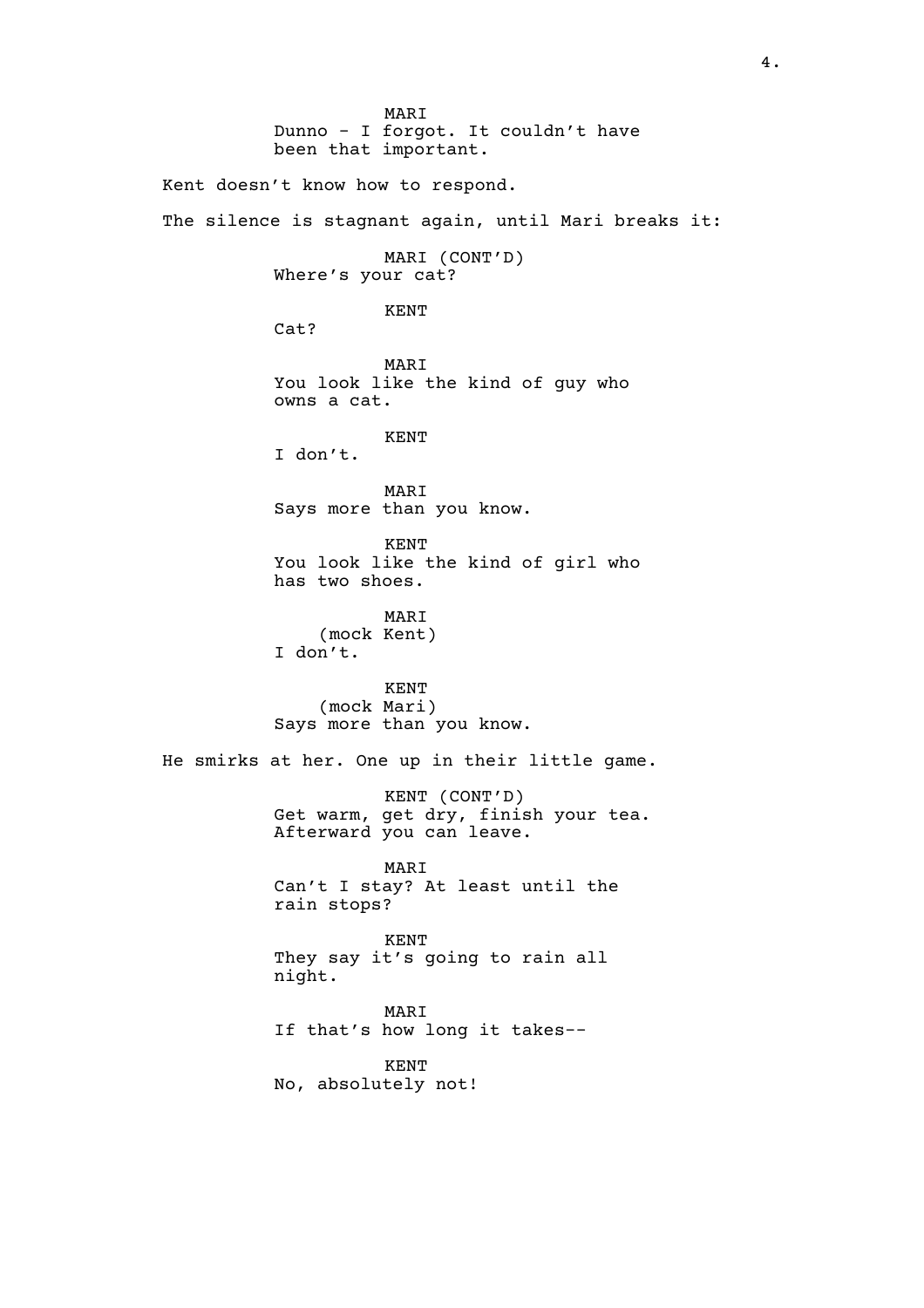MARI (sighs) You invite me in. You let me get warm and dry and now... are you really going to put me out in the rain? Mari gives him her biggest, pity me, doe-eyed look. KENT Technically, I did not invite you in. MARI You didn't not invite me in either. (beat) Please. You're supposed to be a Christian. Kent looks away, shame-faced. Mari smiles a BIG smile. When he looks back he is stern. Mari quickly hides her smile. KENT Until the rain stops. After that--- MARI Okay, okay, I'm gone like I was never here. Mari takes a hit on her warm tea. She smirks once again. MARI (CONT'D) If you want me out of here fast you can give me a ride home. I'm sure you have a fancy car tucked away in a garage somewhere. KENT I don't drive. MARI At all? Ever? KENT Never. MARI But you're like... old! KENT Thanks! MARI Why don't you drive? All old people drive.

5.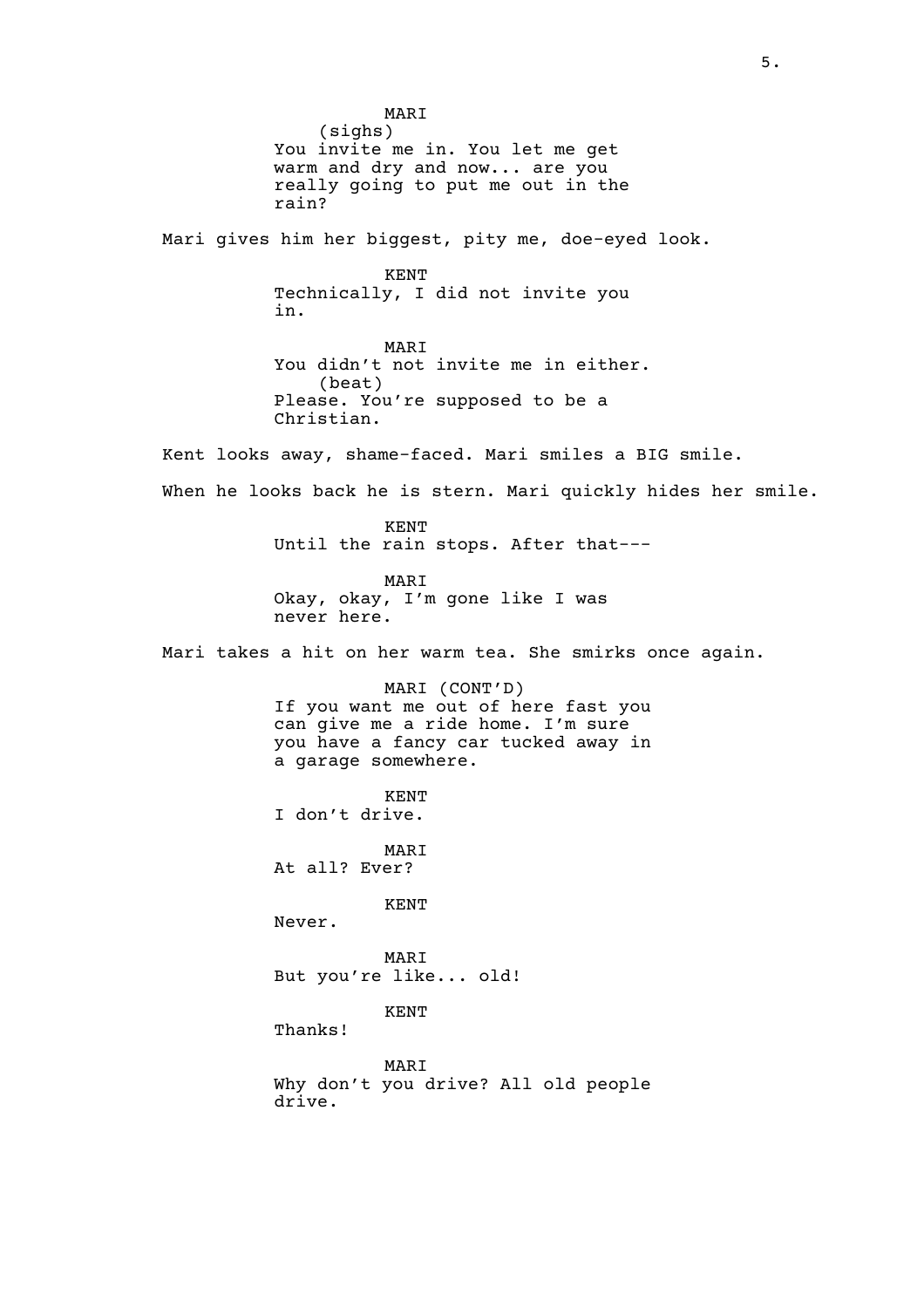KENT I can drive. I just... don't. MARI How do you get around? KENT Walk. Trains. (Beat) I like trains. MARI You like trains? Like, you really really like trains? KENT Well, yeah. MARI (smiles) Adorable. Kent appears a little embarrassed at how geeky he is and feels around her. Mari rises. She is warmer. She takes to strolling around the room. Looking around his home. His attention turns to her one shoe resting by the fire. KENT What happened to you tonight? Shoes normally come in pairs. Mari puts her tea down on the table. MARI Do you remember when you were a teenager? KENT Just. After all, I am old! MARI You remember how some people just didn't fit in? KENT Uh huh. MARI Well.... Mari gives Kent a half-hearted little tap dance shuffle, and finishes with: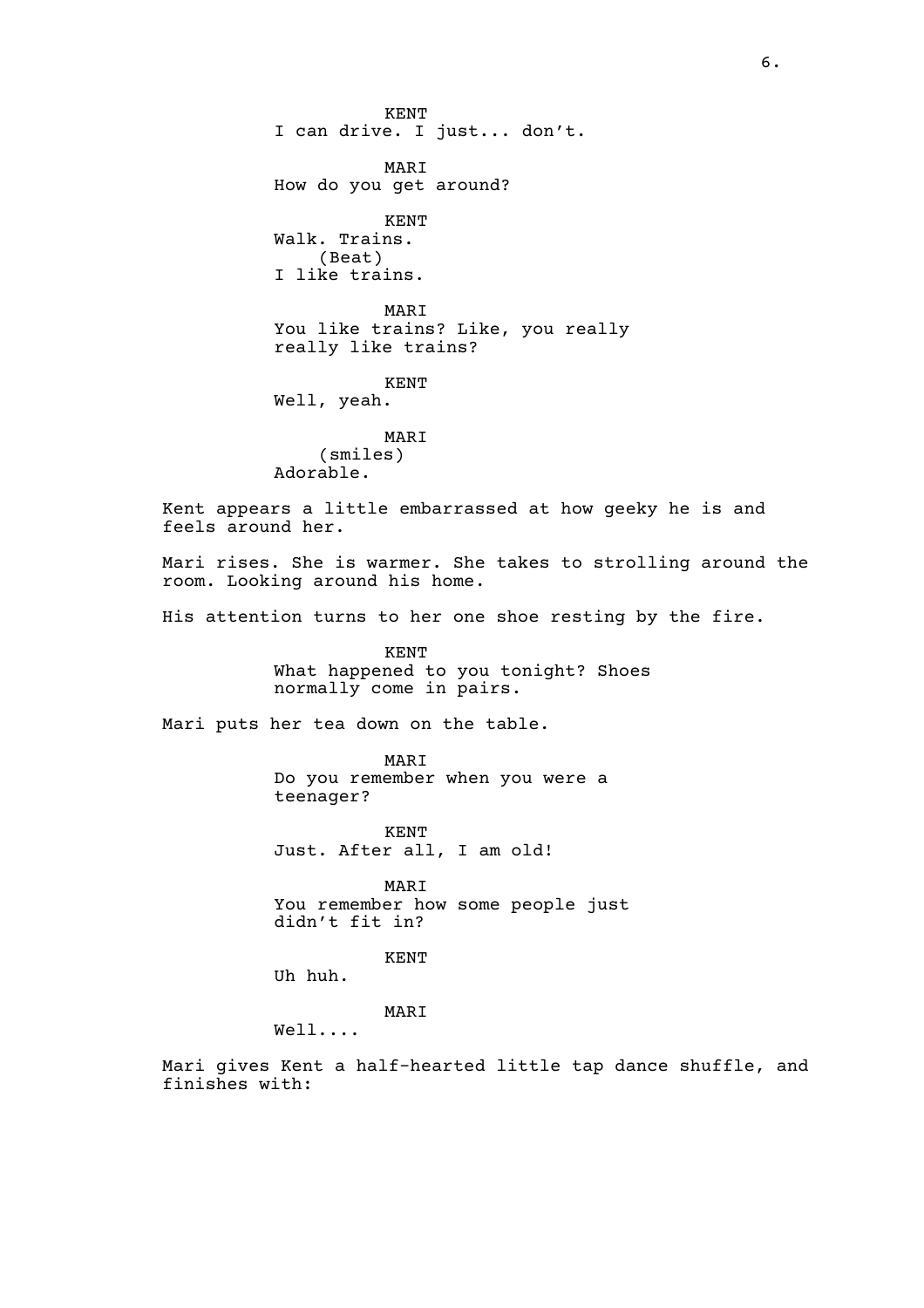Ta-da! (beat) Here she is; the person who just doesn't fit in. The punishment for the crime of being me is my bag of clothes stolen, my shoe up a tree, and my head introduced to the ground.

MARI (CONT'D)

(sarcastic)

KENT Kids are only mean because they fear you. They fear and push away what's different.

MARI Yeah - they are really afraid of me when they keep kicking the shit out of me. Adults say some dumb shit!

KENT (his head bitten off) I'm sorry.

MARI Forget it. It's not you I'm mad at. Or them.

A moment of silence. Mari sucks in her emotions before she sits on the table with her tea.

Their knees are close to touching. He is uncomfortable with her being so close but stands his ground.

KENT

Parents?

MARI They're dicks.

There's a chink in Mari's armour. Her hand shakes.

MARI (CONT'D) I don't want to talk about them.

She shakes her head until the clouds clear from her brain. Mari is back.

> MARI (CONT'D) What's your name fella?

KENT David. But everyone calls me Kent.

MARI

Kent?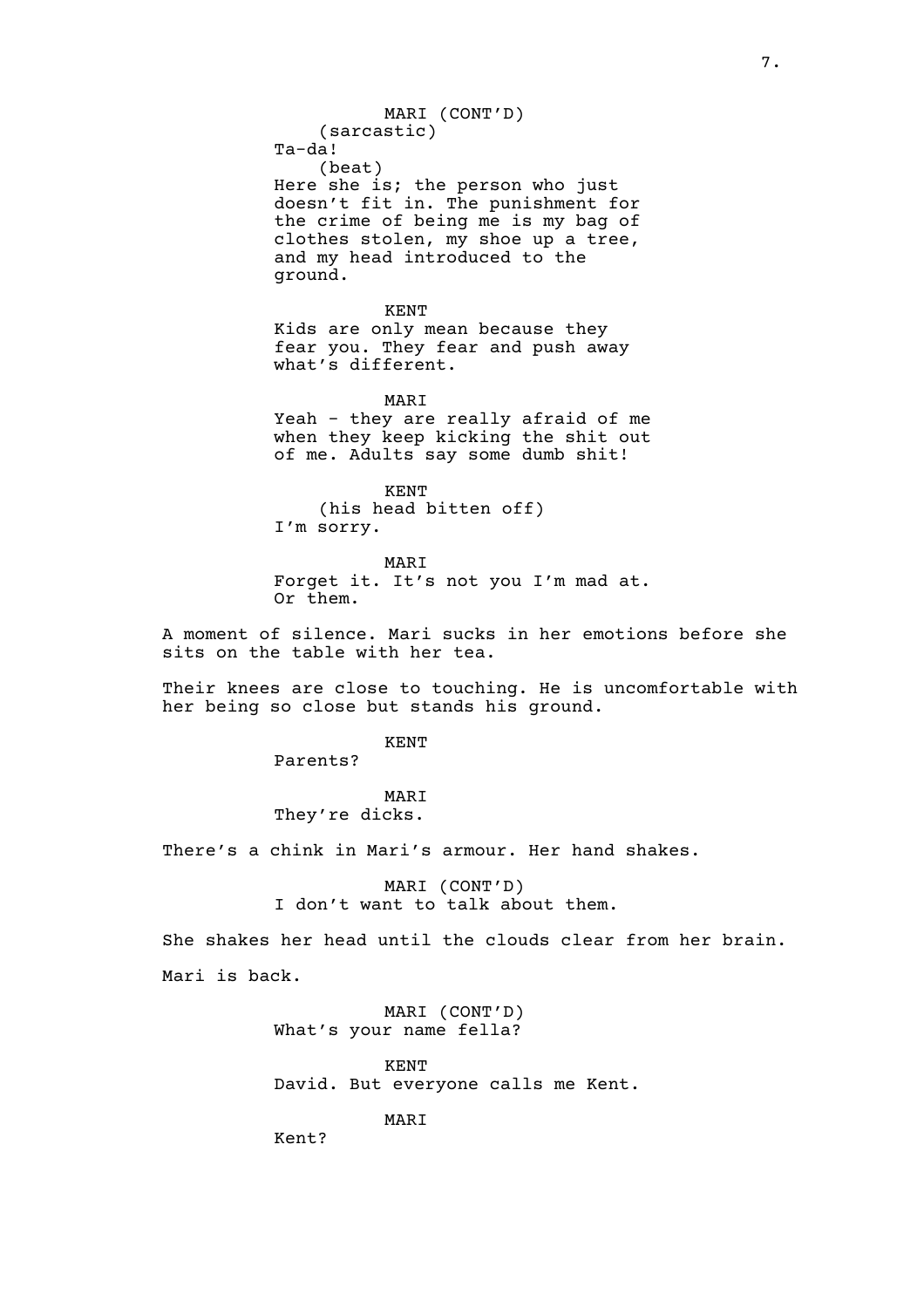KENT My full name was David Kenton Jnr. Everyone called my father David. Kent stuck with me, not Junior. Thankfully.

# MARI

Was Junior?

KENT Mm-hmm. There is no Senior now, so no more Junior.

Kent dwells for a moment on his last comment then quickly breaks the atmosphere.

> KENT (CONT'D) What's your name?

MARI Everyone calls me Mari.

KENT Go on then, what's it short for?

She is taken aback.

MARI No one's ever asked me that!

KENT Well I figured it would be a Mariesomething. You look like a Mary-Beth or--

MARI A Marilyn. It's short for Marilyn. My Mum's a fan of this dumb blond who couldn't keep her skirt down.

KENT (laughs) I think I've heard of her.

Kent's laugh warms Mari. She notes his enriched mood.

MARI You're alright Kent you know that?

# INT. LIVING ROOM - LATER

Mari's tea cup is empty on the table. She idly thumbs through Kent's record collection. She has already placed one on the turntable. The room is filled with operatic notes.

Kent sits as though a guest in his own home.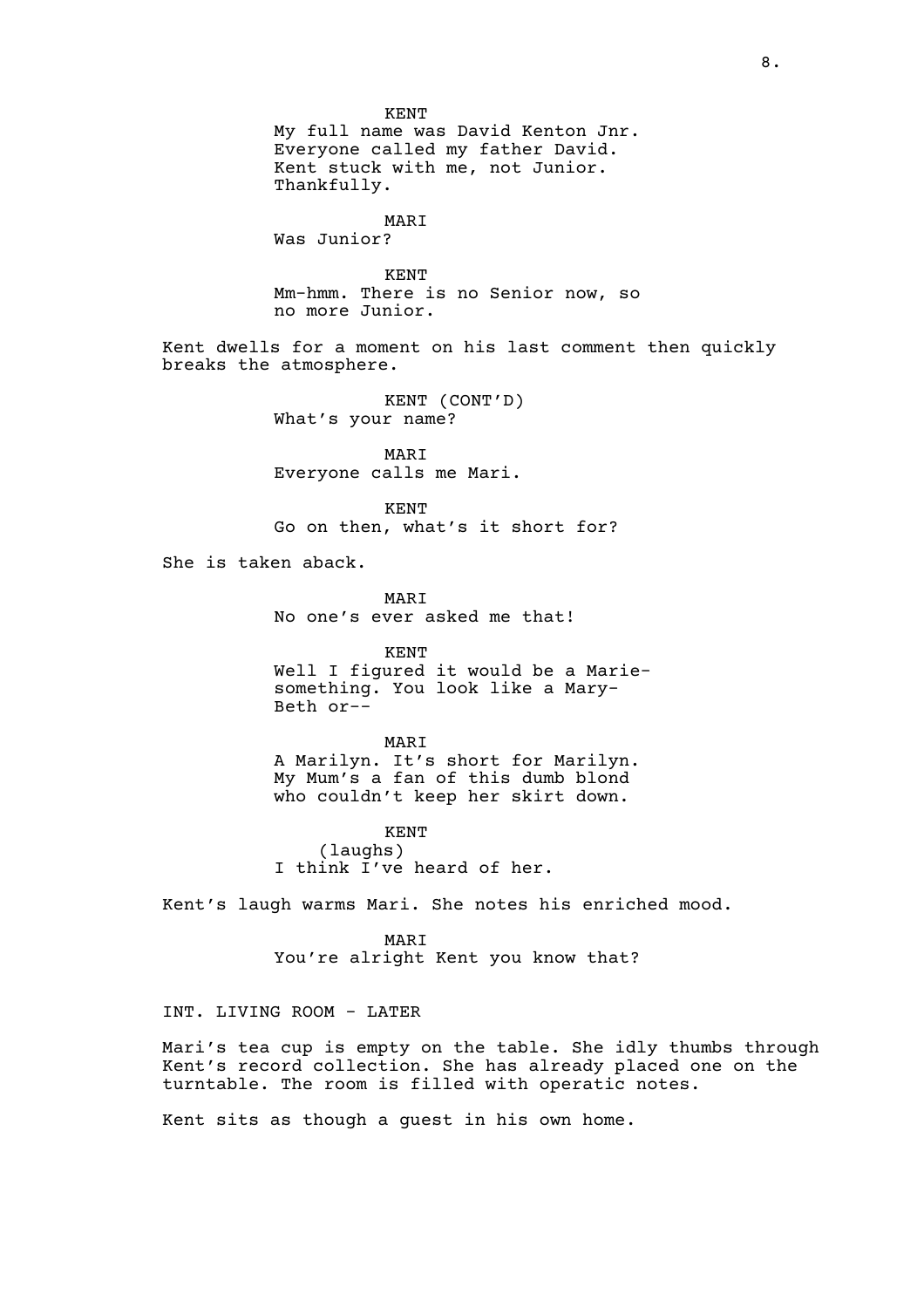KENT Do you like this kind of music?

MARI Sure. I put it on didn't I?

She looks back at him.

MARI (CONT'D) Did you assume I wouldn't like it? (tapping her head) Different, remember?

Her hips start to sway as she hums along to the music. She continues to flick through the records.

Kent is hypnotized by her.

Mari rises as she explores the room again. She eyes the framed papers on the wall.

MARI (CONT'D)

Diploma?

KENT (dismissive) Just college.

MARI Did you go to uni?

KENT For a while.

MARI What happened?

KENT

Life.

Mari hasn't turned her attention to the photographs of Kent and the Red-Head. In one of the pictures she has her hands rested on her stomach.

Mari turns back to Kent.

MARI Since you were a student I think we might have a friend in common.

Kent looks puzzled. Mari reaches into her bra, retrieving a bag of marijuana.

Kent is a little embarrassed to have seen her do that.

MARI (CONT'D) They can take my shoe but they will never take my stash!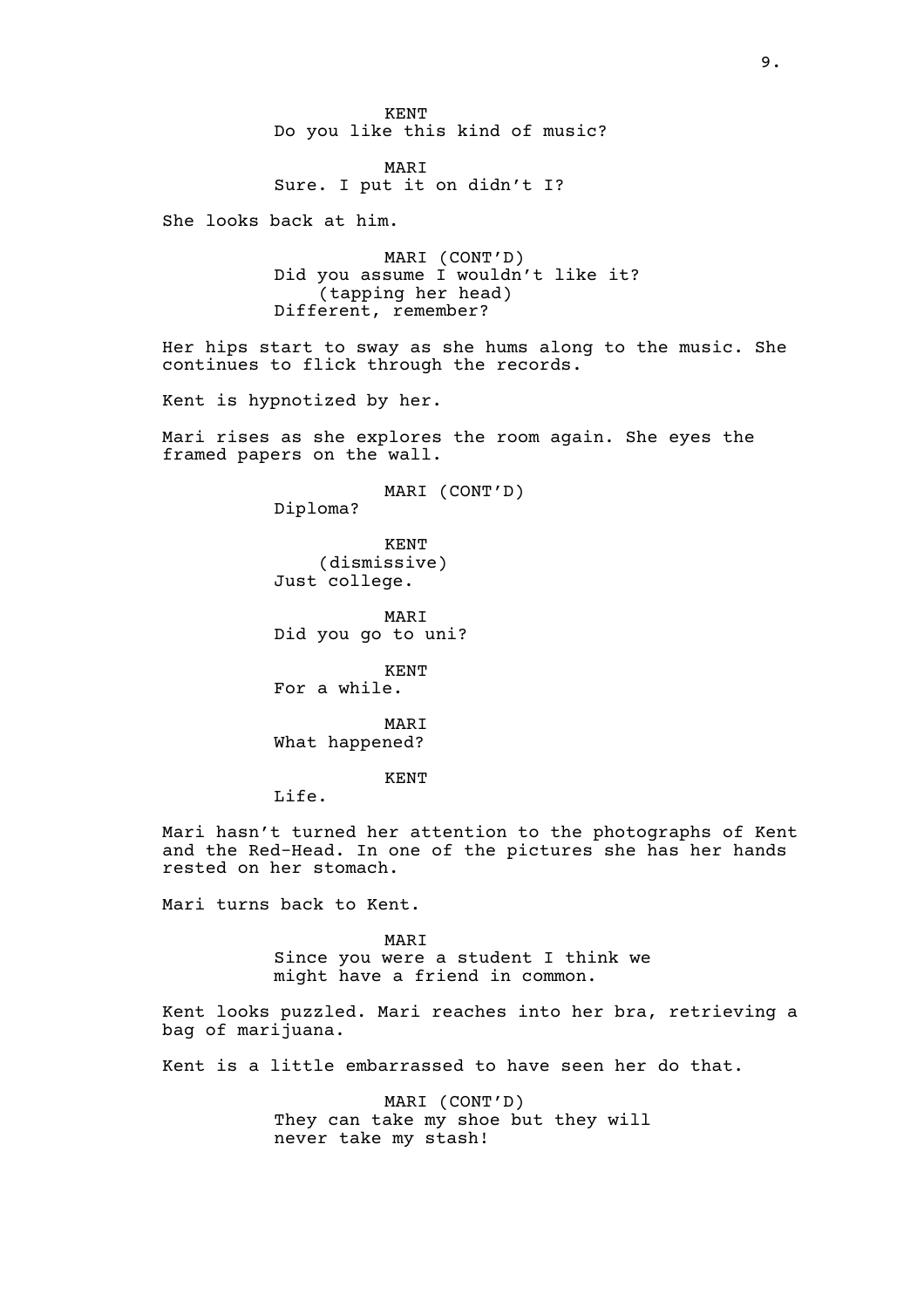KENT We probably shouldn't.

Kent still looks unsure. Mari puts the bag up to her mouth and talks through it in a silly voice:

> MARI Come on David - be my fwiend!

# INT. LIVING ROOM - LATER

The fire burns low as Mari and Kent lie on the warm carpet. They 'top & tail' each other. Both with lit joints. Both a little high with slowed speech.

> MARI David - sorry, Kent - do you know something?

KENT I know a lot of things.

MARI This house. It's gigantic, humongous, massive, enormous, gargantuan, huge.

KENT (smiles) That is something I do know.

MARI Do you ever get lost?

KENT No, I grew up here. My parents left it to me after they... you know.

MARI So you're like, rich?

#### KENT

No, not rich. I can barely keep up with the cost of keeping this place in shape. I was left property, not money. That was all gone.

MARI

Ever considered moving?

Kent shrugs before taking a long, thoughtful drag on his spliff.

Mari opens her mouth to speak. Then closes it again. Kent notices the movement.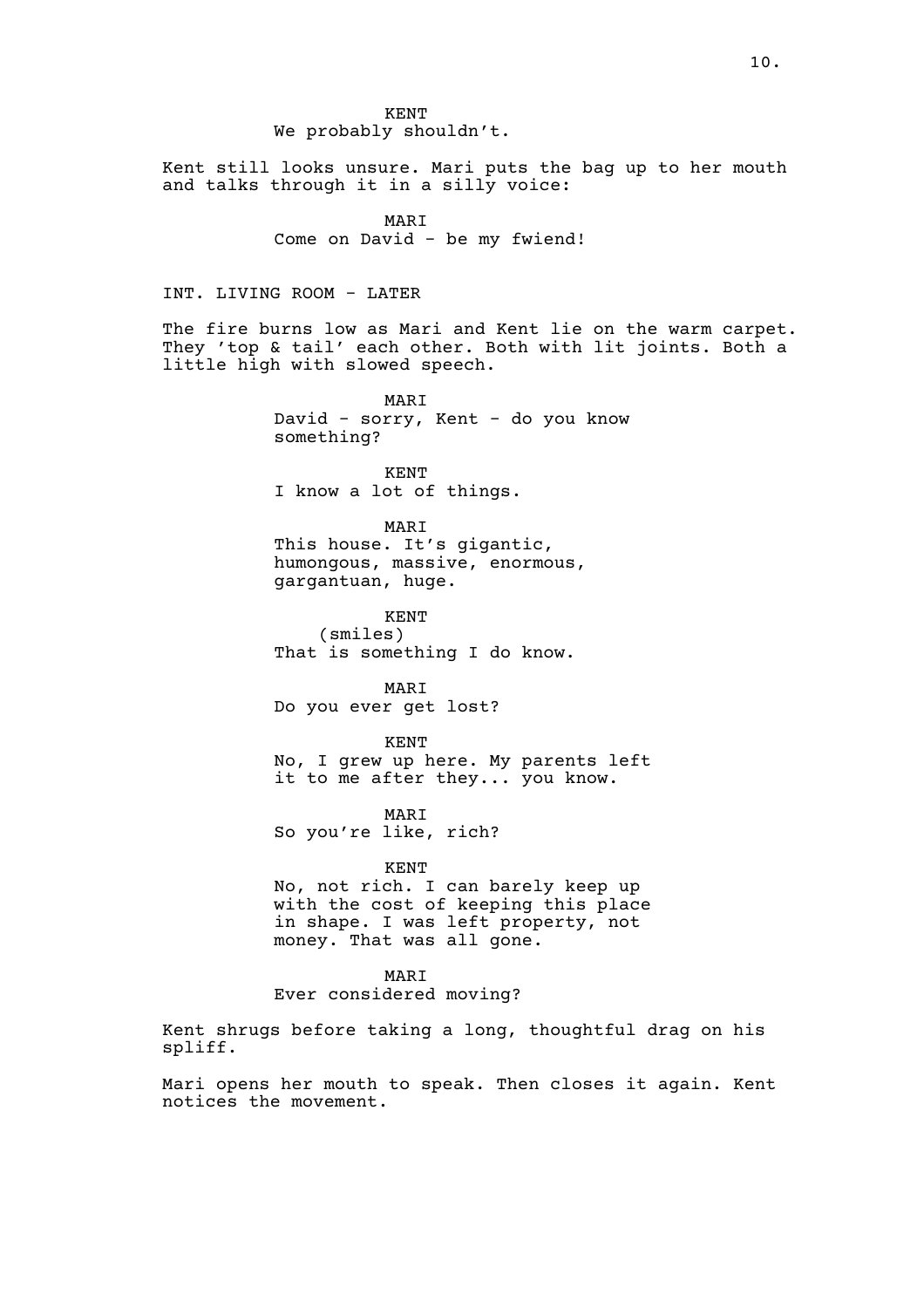He exhales.

What?

MARI How long ago did you stop being a Junior?

KENT

Four months, to the day in fact. Heart failure. He lived a rich mans life. Excess in everything. Hence the lack of money, just a crumbling house.

MARI Aren't you sad?

KENT Do I not seem sad?

MARI

Not like sad as in 'new' sad. You just seem 'life' sad. Like you've been sad for a long time. (beat) The kind of sadness that learns to live with itself.

KENT Where is that from?

MARI

I don't know. I think I read it somewhere. I don't know what it means. (Beat) I think I make this shit up as I go along.

She looks him in the eyes. For a moment he gets lost in her. And her in him.

> MARI (CONT'D) But it seems to suit you... sadness.

Kent looks away. Their bond broken. MARI (CONT'D) Have I upset you? KENT No, no you haven't. (beat) (MORE)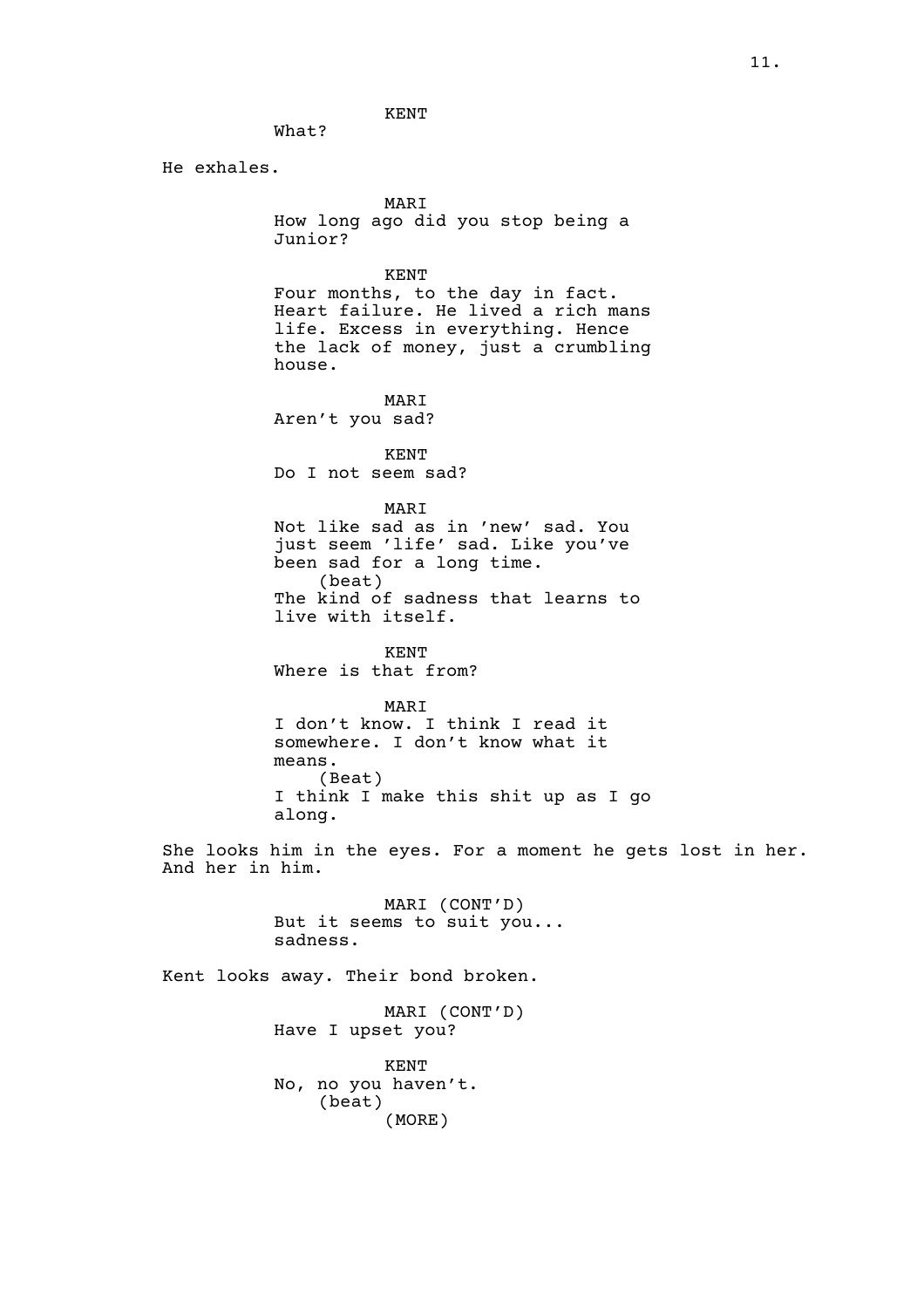KENT (CONT'D) Either I'm stoned or you're speaking more clearly to me than anyone has for years.

They take drags on their spliffs.

#### MARI

I don't have a Dad either. Well, I do, sort of. We've just never met... scandal, non?

# KENT

Non.

MARI

He lives abroad. Travels a lot. He sends me crap on my birthday, not sure why he bothers. Perhaps he feels it's his duty. His letters are brief. So are mine. We're strangers.

#### KENT

Me and my Dad didn't speak. We did not mix well. Oil and water. Vinegar and custard. I take after my mother.

MARI Your mother and father mixed right?

#### KENT

They were married but I am not sure why. He was a taker, a bully. He ground people down until they became what he wanted them to be. He never could accept that I wasn't the same as him. (beat) I had to get a job as an accountant

for him to say he was 'proud of me'. (beat)

I fucking hate my job.

#### MARI

Do you regret it?

### KENT

Trying to please him? Yes.

# MARI

That you weren't close I mean? I tried to be close to my mother but can't. The woman's a lost cause.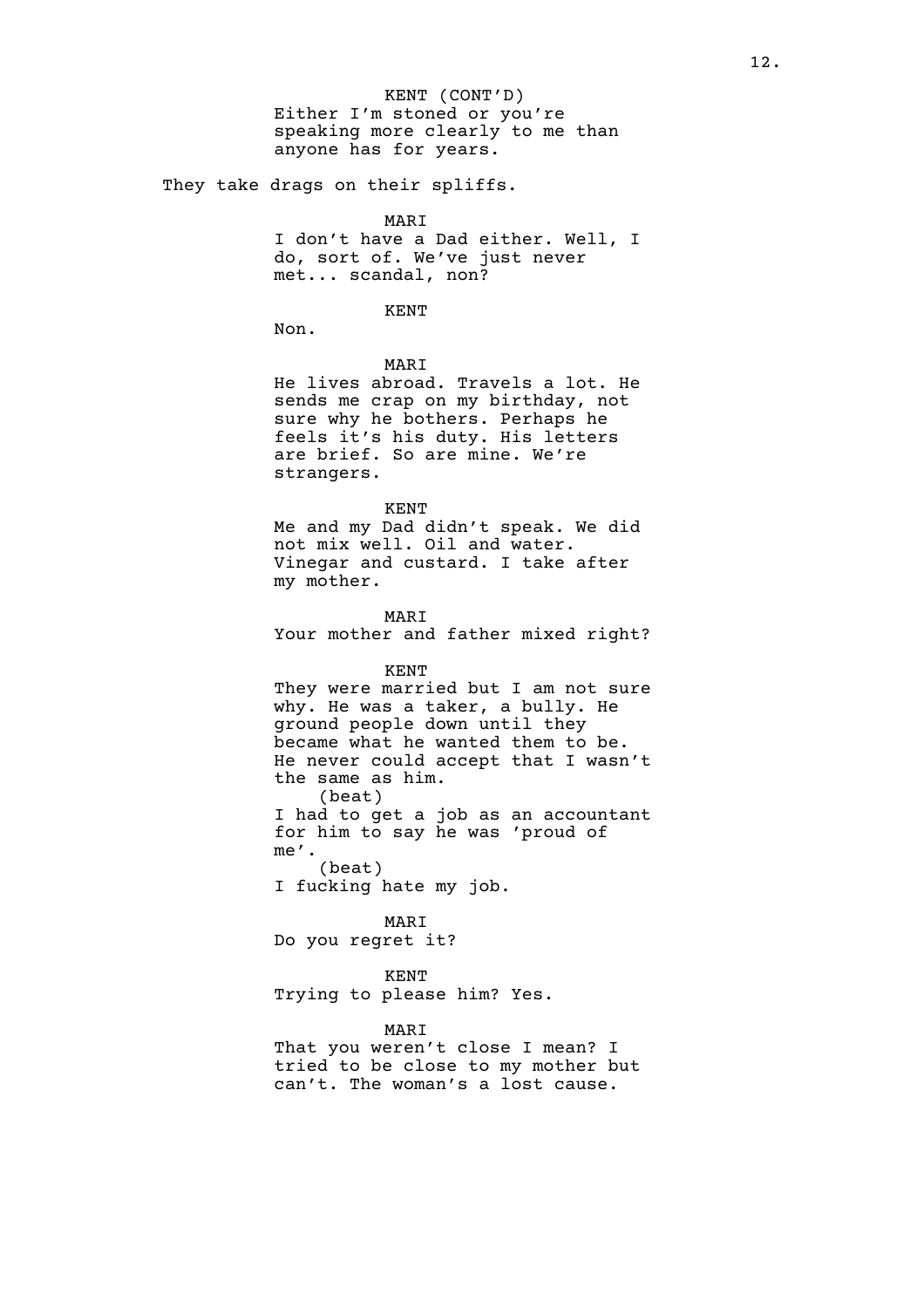If I said I regret not trying to make amends with my father before he died would it inspire you go home and sort things out with your mother?

Mari takes a ponderous drag on her joint. The question inhaled and exhaled with the smoke.

# MARI

Everyone hates me.

# KENT

I don't.

MARI You're part of the 'everyone'. (alternative line) You're part of 'everyone' aren't you?

# KENT

I like you.

#### MARI

I'll make you hate me. It's my thing.

KENT So change it. Let people in.

MARI You live here all alone. You don't let people in.

### KENT

I let you in.

MARI I broke in. You had no choice. You're hiding in here. (beat) You're incomplete. (beat) You're catless.

KENT I can buy a cat. I can buy a cat tomorrow.

### MARI What will you call him?

KENT

Archibald.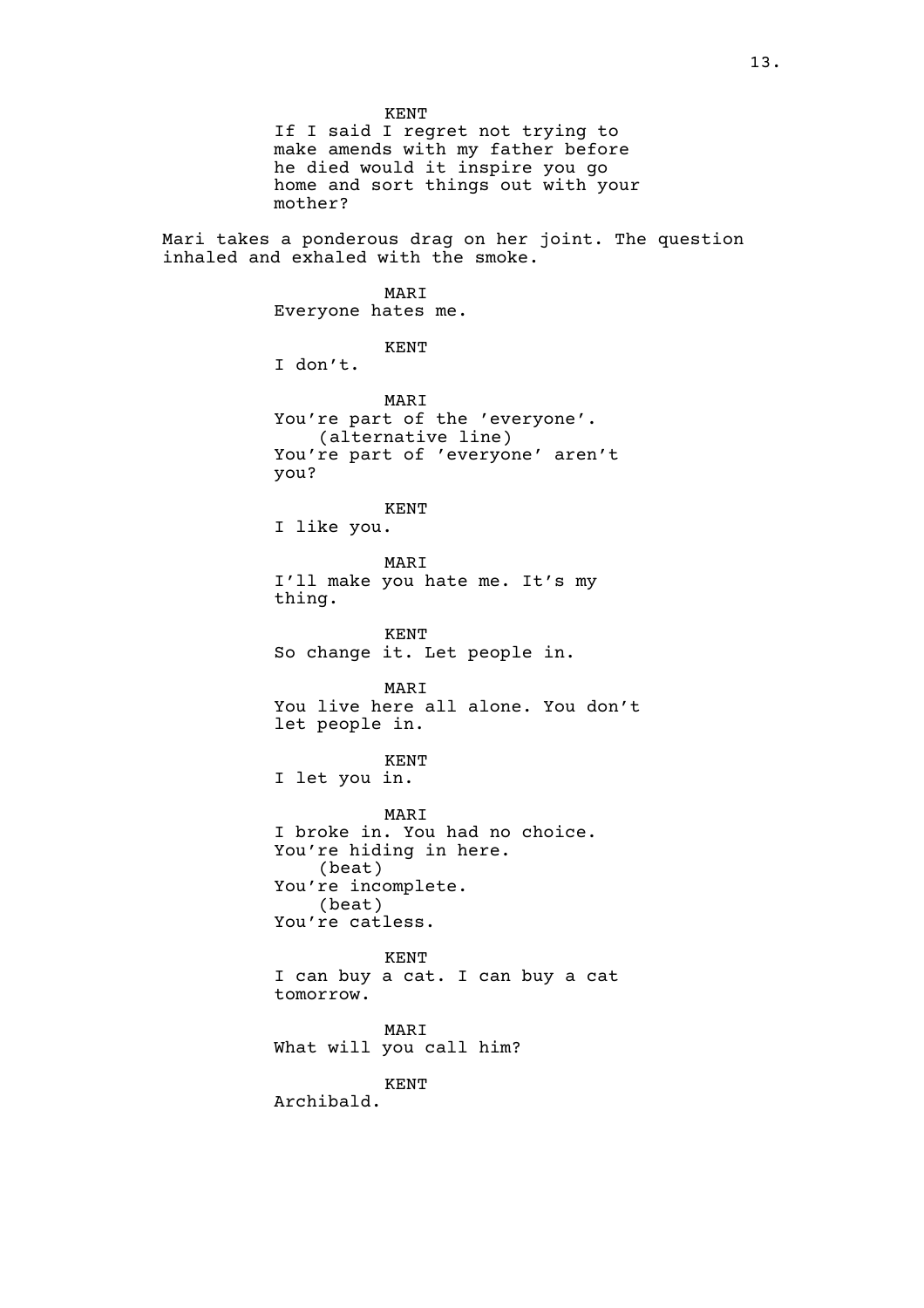A smile grows into a grin then a laugh that erupts from Mari. Kent catches the laugh.

The laughter subsides.

KENT (CONT'D) Are you cold? I'm cold.

He reaches for a rug. Pulls it over them both. He positions himself next to her as he does.

> KENT (CONT'D) Can I come in?

Mari laughs.

### MARI

# Strange boy.

He settles down under the rug. They are eye-to-eye. Kent is focused on her innocent eyes that peek out from behind dread'd locks of hair.

The gaze lasts too long for it be comfortable. Mari takes charge.

> MARI (CONT'D) Did you know that if you cry too much it can make you ill?

KENT Yes. I have been there myself.

MARI But it feels so easy sometimes. Like the body

MARI (CONT'D) naturally wants to be sad. Being ill feels like an escape from the sadness. Being happy takes more effort.

She smokes her joint down to her finger tips then stubs it out.

> MARI (CONT'D) Enough smoking. It's making me mopey and sad.

KENT No, you're making sense. I'm the one under a rug.

She looks into Kent's child-like eyes. Gently she takes his face in her hands, and kisses him.

She moves away. Kent is flabbergasted.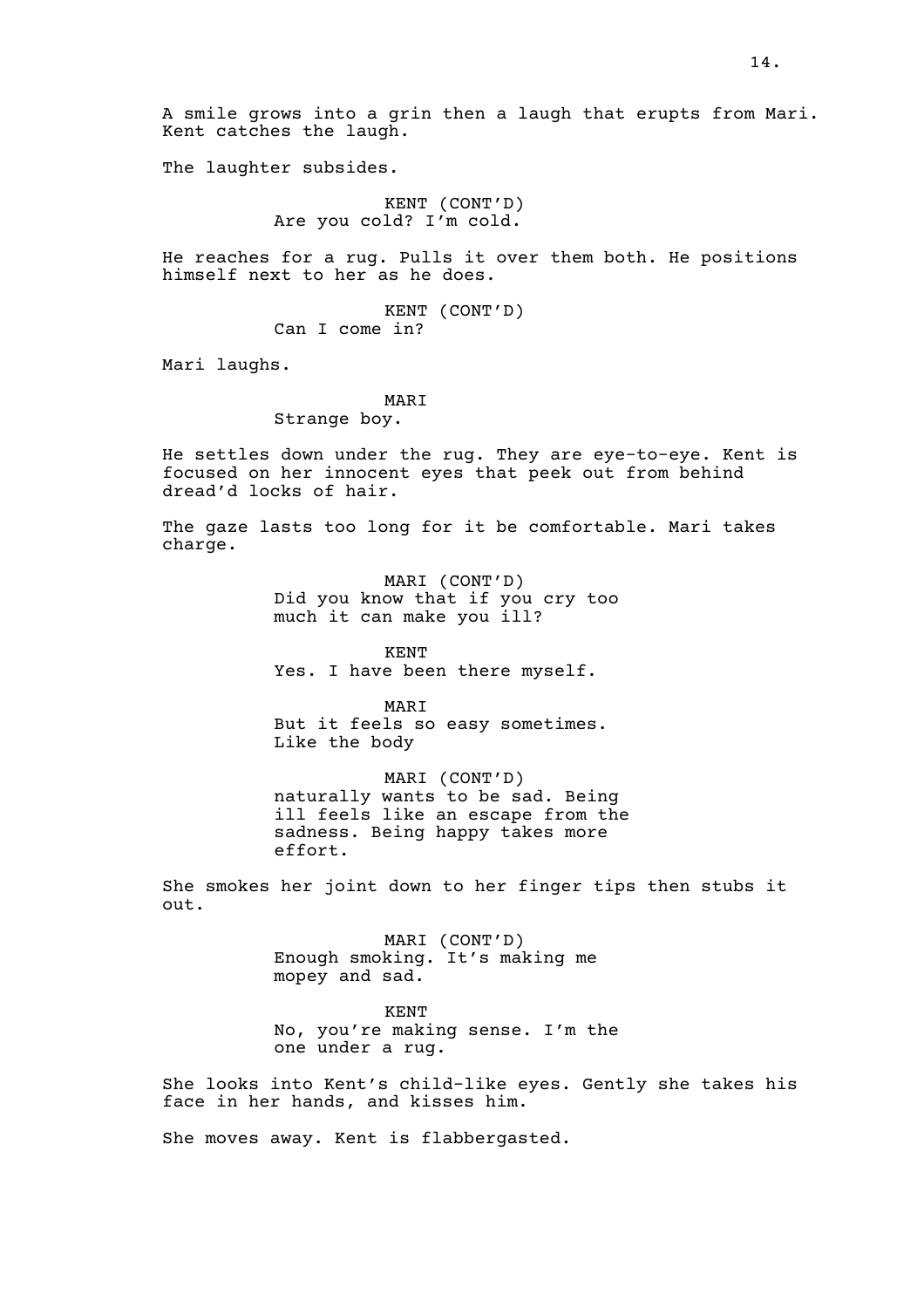He tries to compute what happened. He can't. He searches for words for a moment before he finds them.

> KENT (CONT'D) Why did you do that?

#### MARI

#### Because you needed it. So did I.

They are quiet for a moment. Their eyes are heavy.

The clock ticking becomes apparent again. Sunlight fights its way through the curtains. A beam of light lands on Mari's face.

> KENT Can you imagine how much trouble I'd get into if I--

MARI (cutting him off) The rain's stopped.

KENT

Does that mean you're leaving?

Mari slow blinks. A smile on her face. They look deep into each others eyes.

INT. HALLWAY - EARLY MORNING

Mari has her one shoe in her hand. On her feet are sparkly ruby red shoes. They don't match the rest of her outfit but this is not unusual for Mari.

> MARI Are they from your private clothing stash?

KENT No! They belong to... it doesn't matter. (beat) They look good on you.

Mari clicks her heels 3 times.

KENT (CONT'D) Are you going home?

Mari shrugs.

MARI I guess. I think I've tortured mother enough for one day.

She opens the door and steps onto the porch.